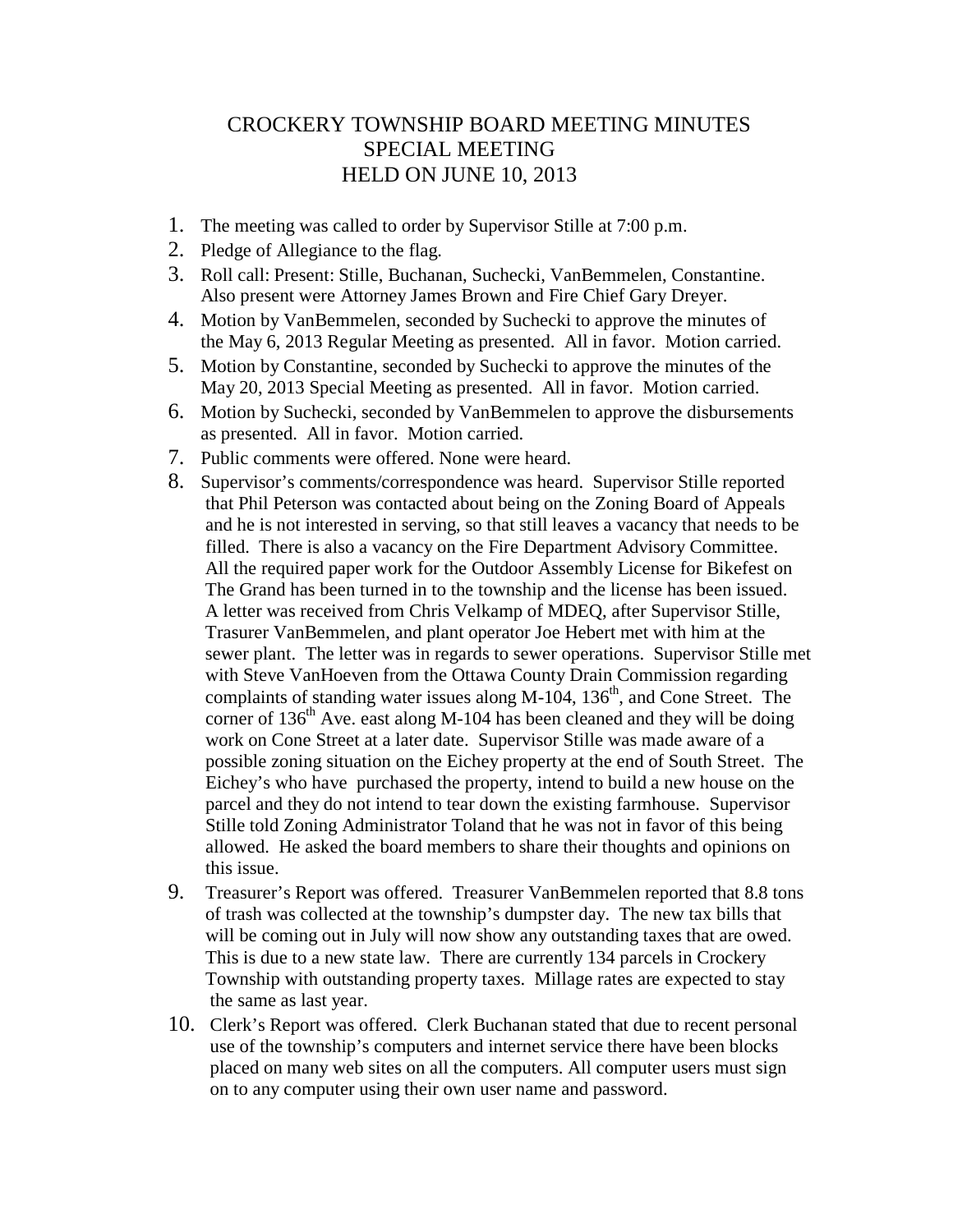- 11. Fire Chief's Report was offered. Chief Dreyer stated that the skid unit for the Polaris Ranger has been shipped and should be here within the week. May was a busy month for the department with 31 calls being responded to. Chief Dreyer has received official word that Crockery Township Fire Department has been awarded a grant for approximately \$117,000.00 which will be used to for new air packs. The FDAC recently conducted interviews of four firefighter candidates. The candidates names are Eric Erhorn, Jeff Hughes, Tammie Kelly, and Forest Whipple. The FDAC recommends to the Board that all four of the candidates be hired.
- 12. Motion by Buchanan, seconded by Constantine to hire Eric Erhorn for the fire department on the conditions that he successfully pass the background check, medical physical, and a physical agility test. All in favor. Motion carried.
- 13. Motion by VanBemmelen, seconded by Suchecki to hire Forrest Whipple for the fire department on the condition that he successfully pass the background check, medical physical and the physical agility test. 4-yes, 1-no. Motion carried.
- 14. Motion by Buchanan, seconded by VanBemmelen to hire Jeff Hughes for the fire department on the condition that he successfully pass the background check, medical physical and the physical agility test. This condition may be met if current information can be obtained from the Kentwood Fire Department. All in favor. Motion carried.
- 15. Motion by VanBemmelen, seconded by Constantine to hire Tammie Kelly for the fire department on the condition that she successfully pass the background check, medical physical, and a physical agility test. 4-yes, 1-no. Motion carried.
- 16. Luke Strasler, an Eagle Scout candidate spoke to the board about his Eagle Scout project that he would like Crockery Township permission on. Luke would like to work on restoring the Potter's Field area of the Nunica Cemetery. This area is overgrown and would need to be cleared. He is proposing a gravel pathway through the area. He will be responsible for coordinating the project and seeking materials, manpower, and financial donations to complete at least one phase of the project.
- 17. Motion by VanBemmelen, seconded by Buchanan to grant Luke Strasler permission to work on restoring the Potters Field area of Nunica Cemetery for his Eagle Scout project. All in favor. Motion carried.
- 18. Supervisor Stille declared the Public Hearing for the 2013-14 Annual Budget open at 7:42 pm. The proposed budget was discussed and Treasurer VamBemmelen went over all line items that had a proposed increase or decrease to them. The Public Hearing was declared closed at 8:19 pm.
- 19. Motion byBuchanan, seconded by Suchecki to adopt Resolution 2013-09, Resolution Approving Annual Township Budget and Determine Tentative Property Tax Rates for Support Budget. All in favor. Motion carried.
- 20. Motion by Buchanan, seconded by VanBemmelen to adopt Resolution 2013-10, Resolution to Establish Township Officers Salary. This would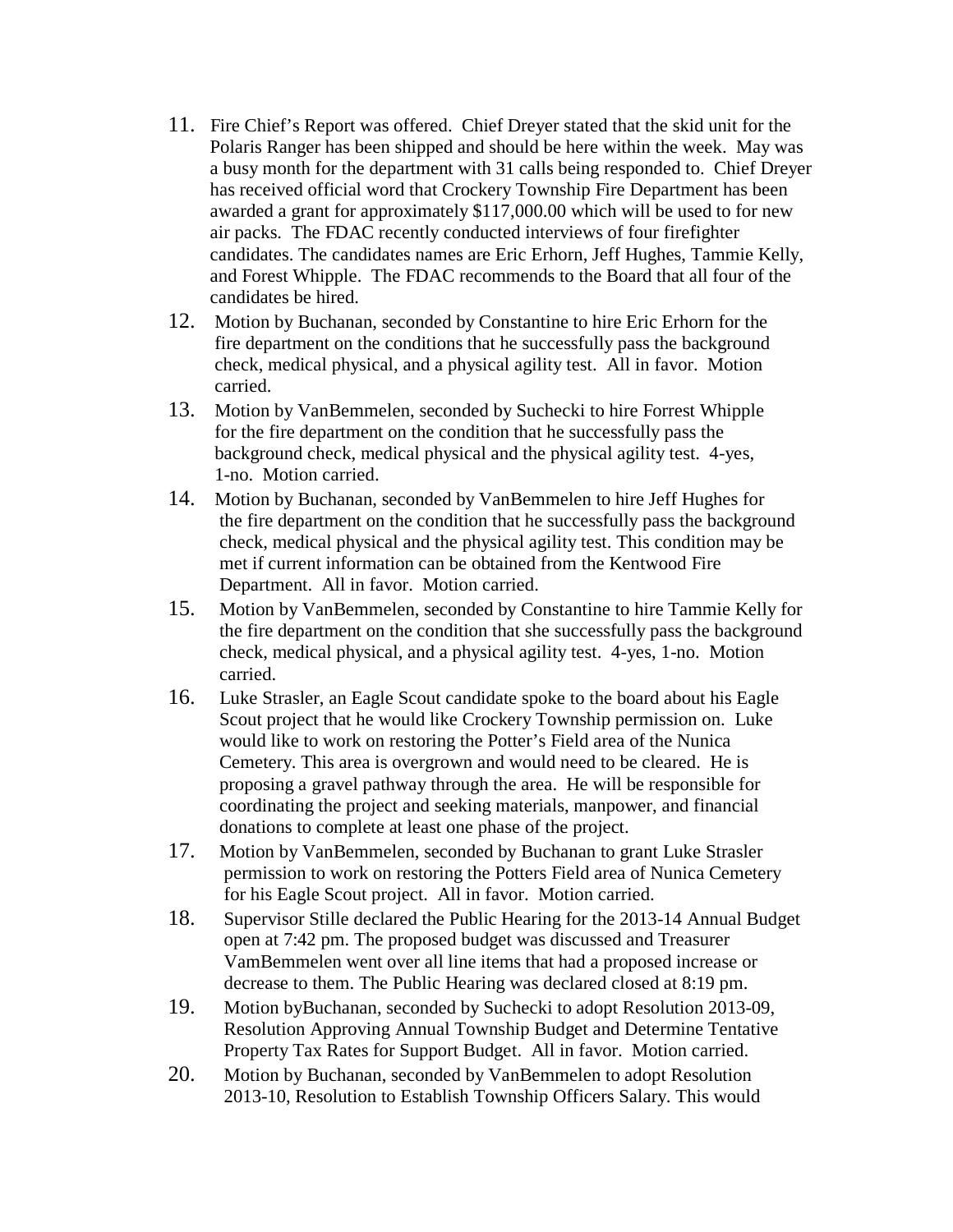change the per meeting rate from \$80.00 to \$100.00 for the Trustees, beginning July 1, 2013 All infavor. Motion carried.

- 21. Motion by Constantine, seconded by Suchecki to adopt Resolution 2013-11, Crockery Township Recognized Holidays and Meeting Dates. All in favor. Motion carried.
- 22. Motion by Constantine, seconded by VanBemmelen to request the Planning Commission to begin the process to rezone the Anlaan property from I-1 to Ag-1 and to proceed in the usual manner. All in favor. Motion carried.
- 23. Motion by Constantine, seconded by VanBemmelen to approve the request by The International Board of Electrical Workers represented by Dave Kitchen to rent the vacant classroom and to have the current contract amended to reflect the additional classroom. All in favor. Motion carried.
- 24. Motion by VanBemmelen, seconded by Suchecki to adopt Resolution 2013-12, Resolution Acknowledging Proposed Revision of Comprehensive Plan and Asserting the Right of the Township Board to Approve the Revision Of the Plan. All in favor. Motion carried.
- 25. Motion by Constantine, seconded by VanBemmelen to adopt Resolution 2013-13, Resolution Accepting a MNRTF Grant and Approving the MNRTF Project #TF12-092 Agreement and the Jablonski Property, Garzelloni/Hatfield Property Acquisition and Ruscett Easement Acquisition. All in favor. Motion carried.
- 26. Discussion was held on a proposed sewer assessment district. After a review of the proposed assessment roll it was found to be incomplete.
- 27. Motion by Buchanan, seconded by VanBemmelen to set a Special Meeting for Wednesday, June 19, 2013, for the discussion of a possible sewer assessment district and proposed assessment roll. All in favor. Motion carried.
- 28. Motion by VanBemmelen, seconded by Suchecki to raise the Asset Management fee from \$1100.00 to \$1500.00, effective July 1, 2013, for all homes and buildings to be serviced by the sewer plant. All in favor. Motion carried.
- 29. Motion by VanBemmelen, seconded by Buchanan to adjourn the meeting. All in favor. Motion carried. Meeting adjourned at 10:02 p.m.

## Submitted by

Kathy Buchanan, Clerk